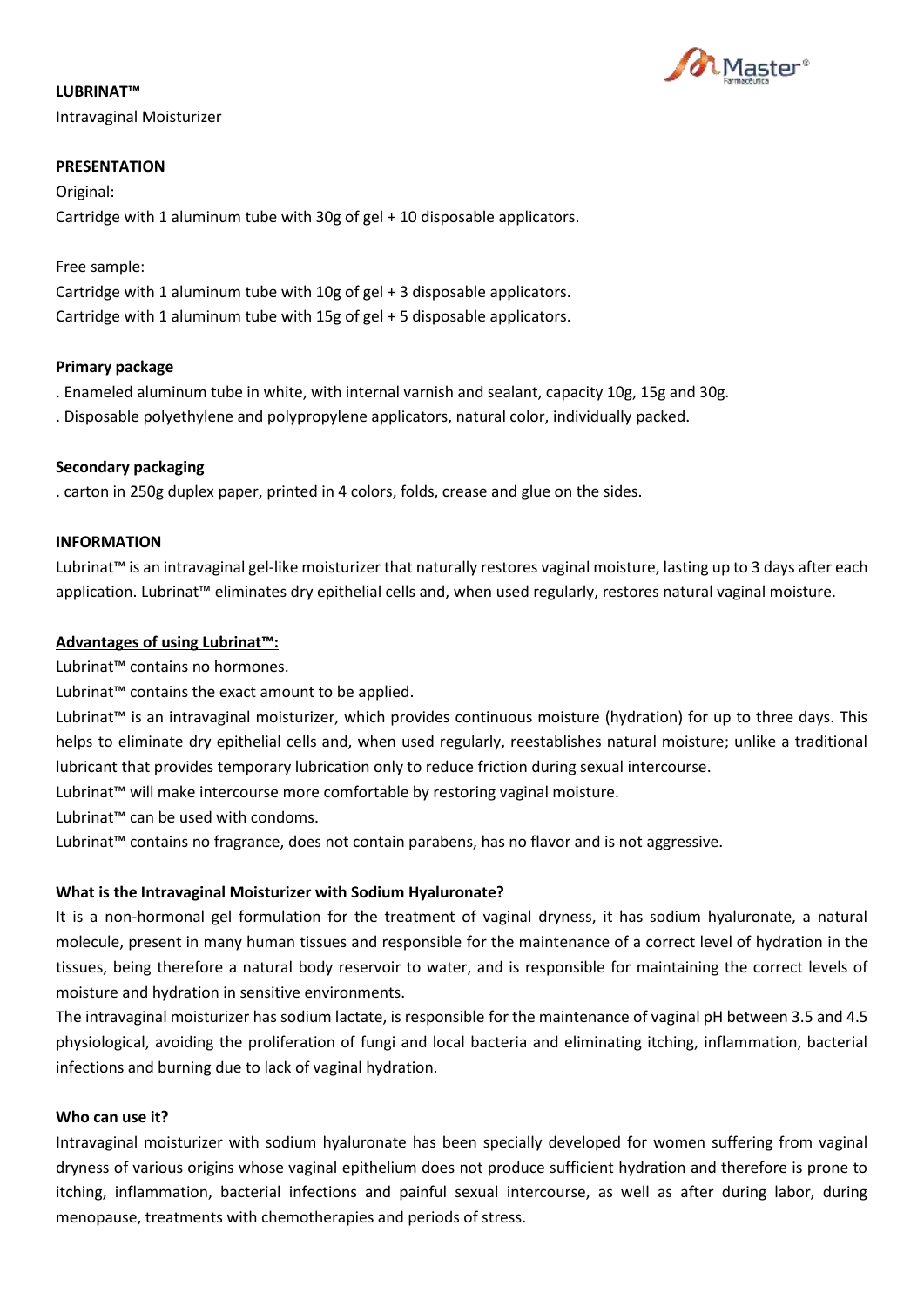## **What is the composition?**

Sodium hyaluronate, propylene glycol, natrosol 250HHX, sodium benzoate, methyl paraben, sodium lactate, lactic acid, cremophor, deionized water.

## **How to use?**

Applications are recommended every 3 days, reducing application spacing if necessary without damaging the natural flora of the vagina, or as directed by a physician.

## **Instructions for Use - How to apply**



1- Separate an applicator and open the cap of the tube.



2 - To fit the applicator into the nozzle of the tube by tapping it slowly.



 3 - After applying the applicator horizontally, gently squeeze the base of the tube with your fingers, forcing the gel into the applicator, filling it to the recommended limit.



4 - Remove the applicator and close the tube.



 5 - Lying on your back, with your legs bent, gently insert the applicator into the vagina as deeply as possible and apply the contents of the applicator inside the vagina. The gynecological applicator is disposable, after use it unusable.

#### **How do I know I am using the correct amount?**

The disposable applicator that comes with the Intravaginal Moisturizer has a mechanism that, when filled according to instructions, provides 3g of gel, indicated by application.

#### **Can it be used as an intimate lubricant before intercourse?**

Yes. However, if applied regularly, there will be no need for the application prior to the sexual act, since the intravaginal moisturizer is a treatment for vaginal dryness.